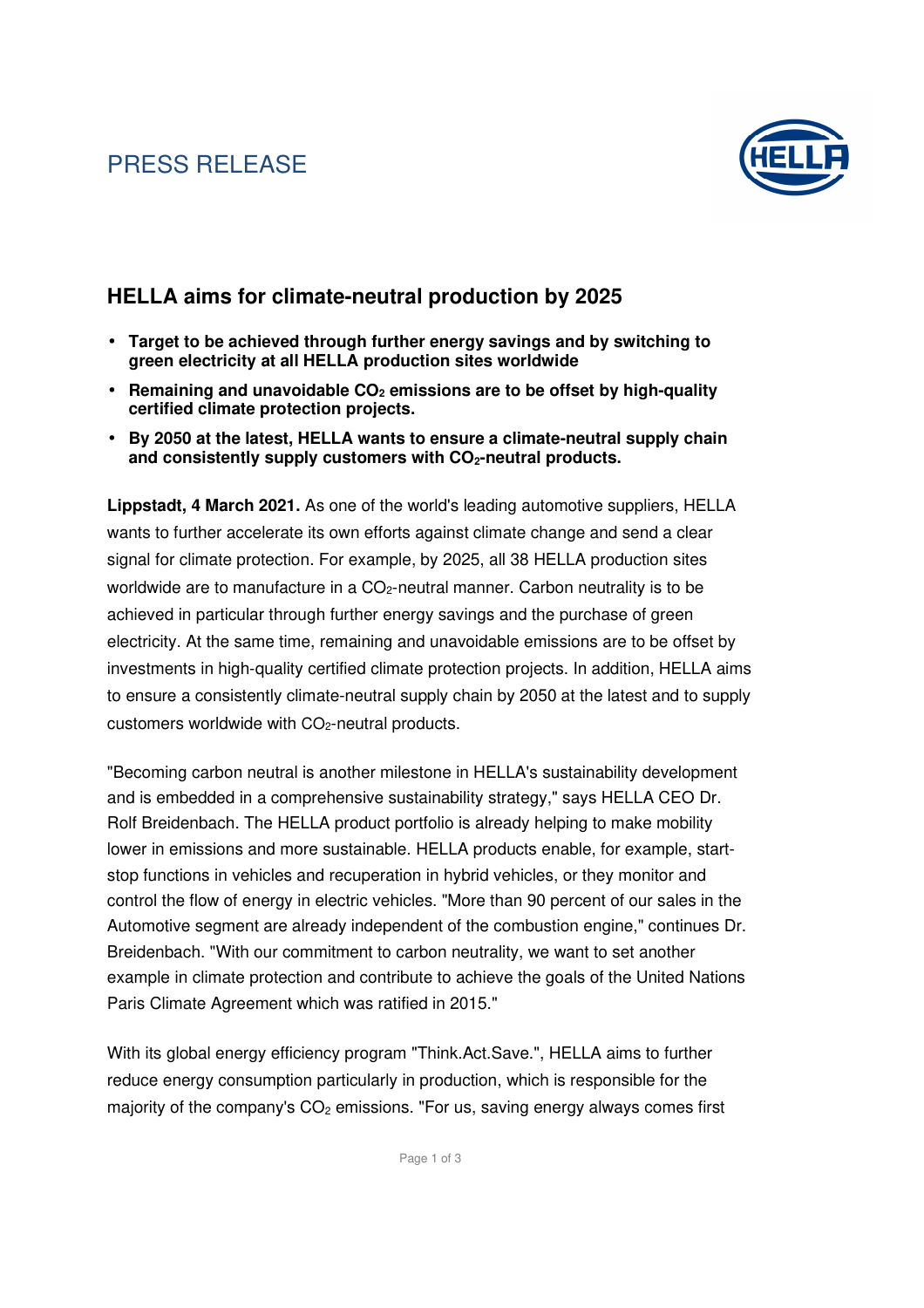# PRESS RELEASE



before all other measures," explains Dr. Breidenbach. "That is why we will continue to consistently increase the energy efficiency of our production sites." Not least through these measures, electricity consumption in relation to sales is to be reduced by at least 10 percent until 2030 compared to the 2019/2020 financial year. At the same time, HELLA will obtain 100 percent of the electricity required for production from renewable energy sources by 2025 and invest in the expansion of generating global green electricity.

In order to achieve the goal of carbon neutrality in HELLA's global production network by 2025, the company will offset remaining, unavoidable emissions through certified climate protection projects. To this end, HELLA will invest in selected, high-quality climate protection projects that are subject to internationally recognised certification standards. "It is obvious for us that this form of  $CO<sub>2</sub>$  compensation can only be a supplement and will in no way replace our ongoing search for global reduction potential," emphasizes HELLA CEO Dr. Rolf Breidenbach.

By 2050 at the latest, HELLA also aims to ensure a consistently climate-neutral supply chain worldwide and to supply customers with carbon neutral products. "Three decades sounds long at first glance. "But the transformation to a completely climate-neutral supply chain is a very complex undertaking and an enormous effort that we can only succeed in together and in close exchange with our suppliers, customers and other business partners," says Dr. Breidenbach. "Finally, we need to rethink in many aspects how we develop, manufacture and transport products around the world. We do not yet have solutions for everything - but with 2050 as the target year, we are moving within the time corridor that has been set for this. Together with our partners, we are now setting out to define the necessary milestones in detail and develop concrete action plans."

**Please note:** This text and corresponding photo material can also be found in our press database at:www.hella.de/presse

**HELLA GmbH & Co. KGaA, Lippstadt:** HELLA is a listed, global, family-owned company with more than 125 locations in around 35 countries. With sales of 5.8 billion euros in the 2019/2020